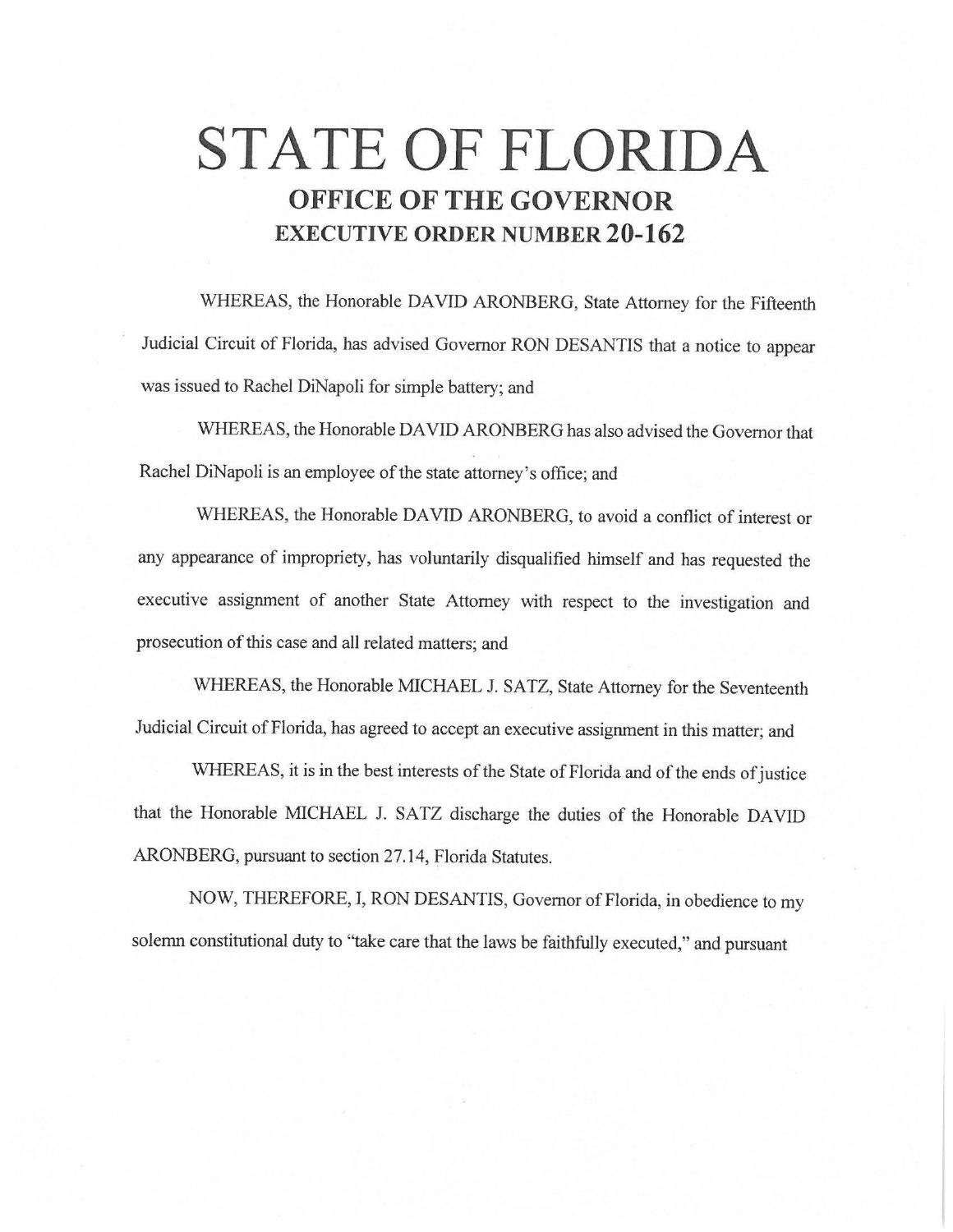to the Constitution and laws of the State of Florida, issue the following Executive Order, effective immediately:

#### Section 1.

The Honorable MICHAEL J. SATZ, State Attorney for the Seventeenth Judicial Circuit of Florida, referred to as the "Assigned State Attorney," is assigned to discharge the duties of the Honorable DAVID ARONBERG, State Attorney for the Fifteenth Judicial Circuit of Florida, as they relate to the investigation, prosecution, and all matters related to Rachel DiNapoli.

## Section 2.

The Assigned State Attorney or one or more Assistant State Attorneys and Investigators, who have been designated by the Assigned State Attorney, shall proceed immediately to the Fifteenth Judicial Circuit of Florida, and are vested with the authority to perform the duties prescribed herein.

#### Section 3.

All residents of the Fifteenth Judicial Circuit are requested, and all public officials are directed, to cooperate and render whatever assistance is necessary to the Assigned State Attorney, so that justice may be served.

## Section 4.

The period of this Executive Assignment shall be for one (1) year, to and including July 1, 2021.